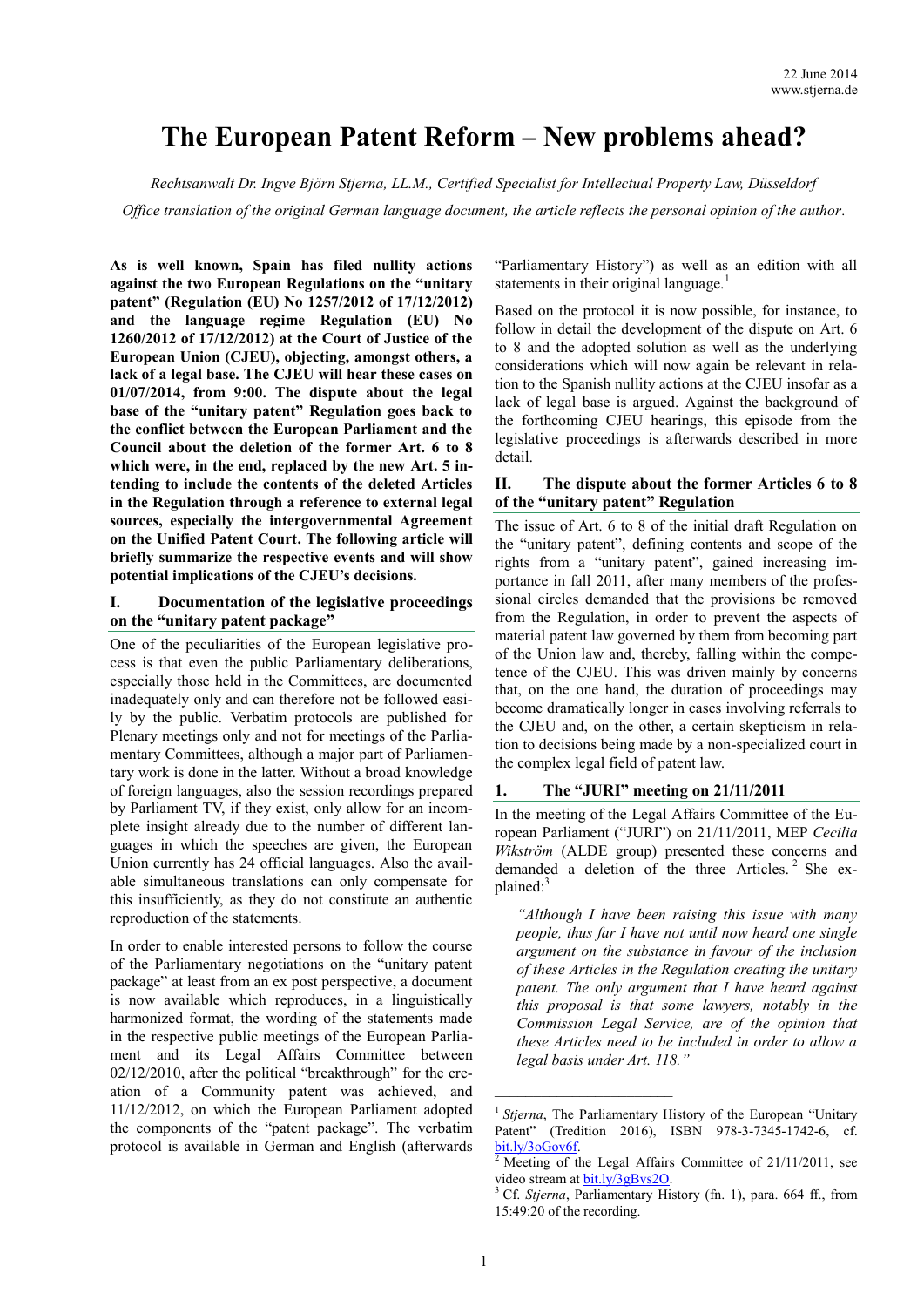In order to avoid jeopardizing Art. 118(1) TFEU as the legal base of the "unitary patent" Regulation, the former Committee Chairman *Klaus-Heiner Lehne* (EPP group), the rapporteur on the Agreement for a Unified Patent Court (afterwards "Court Agreement"), advocated against a deletion: 4

*"This also seems to be the position of the majority in Council that there is a certain amount of danger that, should these Articles be removed from the Regulation, probably the legal basis is no longer applicable, because it focuses on intellectual property. And if no details are provided on the content of that intellectual property, it may be questioned whether this really is the legal basis."*

## **2. The European Council summit on 28 and 29/06/2012**

After the discussions of the topic had calmed down a little, it gained new attention after the European Council summit on 28 and 29/06/2012 in Brussels. At this meeting of the Heads of State and Governments, at the request of British Prime Minister *Cameron*, a "suggestion" was included in the summit conclusions that Art. 6 to 8 should be deleted from the "unitary patent" Regulation.<sup>5</sup>

The European Parliament was outraged and cancelled the initially planned debate of the "unitary patent" in its meeting on 02/07/2012. <sup>6</sup> *Klaus-Heiner Lehne* said: 7

*"Striking out the Art. 6 to 8 means depriving the proposal of its core part. In the cooperation with the Legal Service and during the expert hearing, we have clearly received confirmation that we can use this legal basis for intellectual protective rights only if we regulate on such intellectual protective rights,* (…)*.*

(…) *The result would be, should we adopt what the Council wants, that we would experience a crash test before the Court of Justice already upon the first referral. This is not justifiable."*

## **3. The "JURI" meeting on 10/07/2012**

In the next "JURI" meeting on 10/07/2012, also the rapporteur on the "unitary patent" Regulation, *Bernhard Rapkay* (S&D group), expressed his disappointment about the deletion request from the European Council. <sup>8</sup> He stated: 9

*"In conclusion,* (…)*, the deletion of the three Articles is clearly not compatible with EU law as this means it is not compatible with Art. 118. This is the legal basis, the sole legal basis for this, and, after the deletion of* 

 $\frac{6}{6}$  Video stream accessible at  $bit.ly/3gyBhOL$ .

 $\mathcal{L}_\text{max}$  , where  $\mathcal{L}_\text{max}$  and  $\mathcal{L}_\text{max}$ 

*these three Articles, the legal basis is no longer applicable. Because the legal basis says, a patent with unilateral protection is created, in the ordinary legislative procedure, and when just the Articles emphasizing this unilateral protection are removed, 118 is no longer given."*

He continued:<sup>10</sup>

*"A Regulation intends to regulate something: So a regulation content is necessary. What is meant to be regulated must be stated. If the regulatory content is now removed, there is nothing to be regulated. Then this Regulation, as its name "Regulation" says, it is completely invalid."*

This position was shared by *Klaus-Heiner Lehne*: 11

*"In principle, this development has thrown us back to where we were some time after the summer vacation last year, at least in terms of the Regulation's contents, and which we had clarified internally in a long process, since also among ourselves there were, of course, different opinions, before, with the help of the Legal Services, it was clarified – by all Legal Services by the way, without dissent –, that it will not work without* [Articles 6 to 8]*."*

#### **4. The "JURI" meeting on 11/10/2012**

After the summer break, the Legal Affairs Committee met again on  $11/10/2012$  to discuss the next steps.<sup>12</sup> In this meeting, also the Legal Service of the European Parliament was consulted. They confirmed that a removal of Art. 6 to 8 would jeopardize Art. 118(1) TFEU as the legal base of the Regulation, strongly advising to define contents and limitation of the patent in the Regulation itself. 13

#### **5. The "JURI" meeting on 19/11/2012**

On 19/11/2012, the Legal Affairs Committee came together for a special meeting as to hold a debate on a "compromise proposal" presented by the Cyprus Council Presidency.<sup>14</sup> The meeting was not broadcasted on Parliament TV, so that a video recording does not exist; an audio recording is accessible at [www.stjerna.de.](http://www.stjerna.de/new-problems/?lang=en)

According to this "compromise proposal", despite their repeatedly emphasized importance for the reliability of Art. 118(1) TFEU as the legal base of the "unitary patent" Regulation, Art. 6 to 8 were meant to be deleted and replaced by a reference to external legal sources, especially the Court Agreement, in a new Art. 5. The representative of the Cyprus Council Presidency explained the proposal as follows: 15

\_\_\_\_\_\_\_\_\_\_\_\_\_\_\_\_\_\_\_\_\_\_\_

<sup>4</sup> *Stjerna*, Parl. History (fn. 1), para. 684, rec. 16:03:31 ff.

 $5$  Cf. document EUCO 76/12, p. 2, last para., accessible at [bit.ly/34Jy4t4;](https://bit.ly/34Jy4t4) for more details on the summit see *Stjerna*, The European Patent Reform – Failed for now, accessible at [www.stjerna.de/failed-for-now/?lang=en.](http://www.stjerna.de/failed-for-now/?lang=en)

<sup>7</sup> *Stjerna*, Parl. History (fn. 1), para. 732 f., rec. 17:10:33 ff.

<sup>&</sup>lt;sup>8</sup> Video stream accessible at **bit.ly/32Jol3J**.

<sup>9</sup> *Stjerna*, Parl. History (fn. 1), para. 747, rec. 11:37:32 ff.

<sup>10</sup> *Stjerna*, Parl. History (fn. 1), para. 753.

<sup>11</sup> *Stjerna*, Parl. History (fn. 1), para. 767, rec. 11:53:57 ff.

<sup>&</sup>lt;sup>12</sup> See video stream at **bit.ly/31w3sJB**.

<sup>13</sup> *Stjerna*, Parl. History (fn. 1), para. 879 ff., rec. 11:13:40 ff.

<sup>14</sup> Cf. *Stjerna*, The European Patent Reform – The sub-subsuboptimal compromise of the EU Parliament, accessible at [www.stjerna.de/suboptimal](http://www.stjerna.de/suboptimal-compromise/?lang=en)-compromise/?lang=en.

Stjerna, Parl. History (fn. 1), para. 962 f.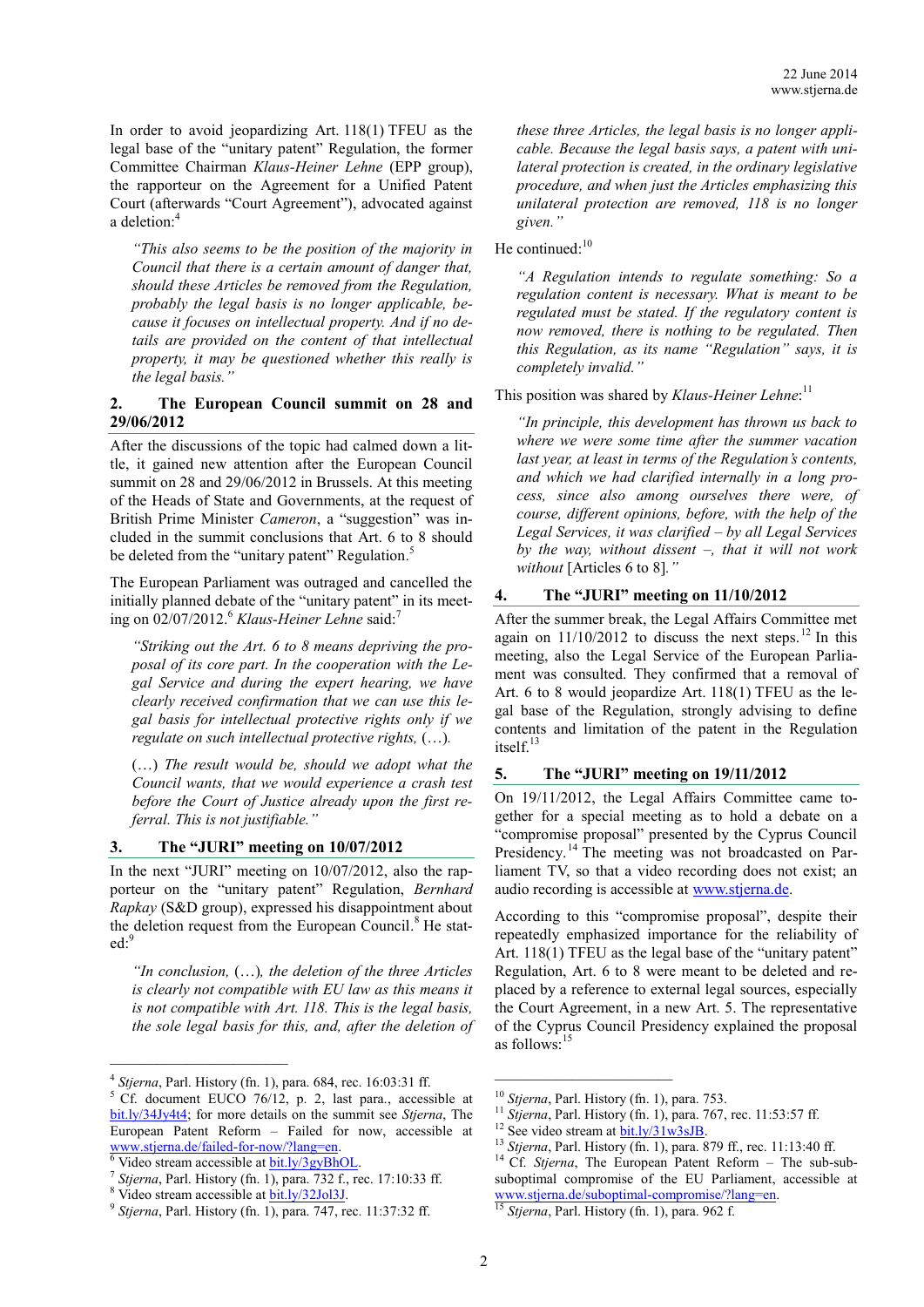*"From our consultations with you, we have understood that Members of the European Parliament feel very strongly that the Regulation on the unitary patent itself needs to contain a substantive provision which ensures the uniformity of protection and that this cannot be left entirely to the Agreement on a Unified Patent Court.*

*This is why in Art. 5(1) we have proposed to define the right of the patent holder to prevent third parties from acts against which the patent provides protection. We also proposed to stipulate in paragraph 2 the uniformity of the protection which means that in their national law, Member States cannot provide for any provision which would undermine the uniformity of this protection. However, we think that it is not necessary to have in the Regulation itself all the details concerning the scope of the right of the patent proprietor and its limitations. This can be left to the Agreement on a Unified Patent Court. This is why we propose to render the corresponding Articles of the UPC Agreement applicable to the European patent with unitary effect. At the same time, we propose to refer to Art. 5(3) of the Regulation to the national law applicable to European patents with unitary effect which in practice means a referral to the provisions of the Agreement on a Unified Patent Court."*

Rapporteur *Rapkay* supported the "compromise proposal" as to avoid another failure of the "unitary patent" project. He stated: $16$ 

*"A solution has been found and, I will say it positively, it is acceptable bearing in mind that the issue European patent is an issue which is meanwhile under discussion for 30 years not only in the European Union, but also in its predecessor organisation, the European Communities, and the current proposal is also discussed for more than 10 years already.* (…)

*Again, this is justifiable under these circumstances. I do not know whether I would argue likewise if we did not have this incredibly long timeframe, but in this case I say, I meanwhile know – or, in fact, I knew from the beginning – that either we are getting such suboptimal – or I should rather say sub-sub-suboptimal, suboptimal would still be a too positive description – compromise or there will be nothing at all, while the question is whether this could be justified."*

He also indicated that the proposal had been discussed in the past already and had been turned down:<sup>17</sup>

*"If I understand this correctly, it means that we do a turn which, by the way, was discussed already in the trialogue, the informal trialogue, a year ago and which was rejected there by the Parliament and the Council. Namely, whether one can replace Art. 6 to 8 by a reference to the intergovernmental Agreement.* 

*One can do it, this is the proposal which is also on the table, but which we have rejected one year ago. One can do it, since under special circumstances, as far as I see it, Art. 118 of the Treaty as the basis for all this, is not violated by that, as it has been formulated now."*

For the European Commission, *Michel Barnier*, Commissioner for Internal Market and Services, summarized the "compromise proposal" as follows:<sup>18</sup>

*"Does the new Art. 5 respect the legal basis of Art. 118 of the Treaty? Again: We would have wanted the original Art. 6, 7 and 8 with a clear description of the scope of protection and the limitations of the new unitary patent. The new Art. 5, as it has been drafted, contributes to describing the uniform basis of this patent protection in the Regulation itself, in a little shorter form,* (…)*."*

#### **6. The "JURI" meeting on 26/11/2012**

Upon request of the group The Greens/Free European Alliance, in the next "JURI" meeting the Legal Service was asked to comment on the compatibility of the "compromise proposal" with the legal base of Art. 118(1) TFEU.<sup>19</sup> They were skeptical and deemed problematic especially the fact that the contents and limitations of patent protection were intended to be defined by a referral to sources outside the "unitary patent" Regulation. <sup>20</sup> The European Parliament nonetheless adopted the Regulation in its meeting on 11/2/2012 with a large majority.

Since then, some commentators campaigning for the "unitary patent package" try to present, in relation to Art. 118(1) TFEU, the replacement of Art. 6 to 8 by the so-called "incorporating referral" now inserted in Art. 5 as a reliable substitution, even though some of them had rejected such a "referral solution" as inacceptable prior to the European Council summit.<sup>21</sup>

#### **III. Outlook**

From an objective and purely legal perspective it will be difficult to regard the "unitary patent" Regulation compatible with its legal base of Art. 118(1) TFEU without the former Art. 6 to 8. However, especially in case of the "unitary patent", the legal evaluation is only one side of the coin. On the other is the immense political interest in advancing European integration also on the area of patent law and to finally get to a European Community patent after decades of negotiations.

The importance of this motive has been emphasized openly by a number of speakers in the "JURI" meeting on 19/11/2012. After the European Council's deletion request

<sup>16</sup> *Stjerna*, Parl. History (fn. 1), para. 934 f.

<sup>17</sup> *Stjerna*, Parl. History (fn. 1), para. 938.

<sup>18</sup> *Stjerna*, Parl. History (fn. 1), para. 977.

<sup>&</sup>lt;sup>19</sup> Video stream accessible bit.ly/3lqWwW7

<sup>20</sup> *Stjerna*, Parl. History (fn. 1), para. 1089 ff., rec. 15:48:33 ff.

<sup>21</sup> Cf. *Stjerna*, The European Patent Reform – Prof. Tilmann, the Roman god Janus and the requirements of Article 118(1) TFEU", accessible at [www.stjerna.de/requirements](http://www.stjerna.de/requirements-118-1-tfeu/?lang=en)-118-1 [tfeu/?lang=en.](http://www.stjerna.de/requirements-118-1-tfeu/?lang=en)